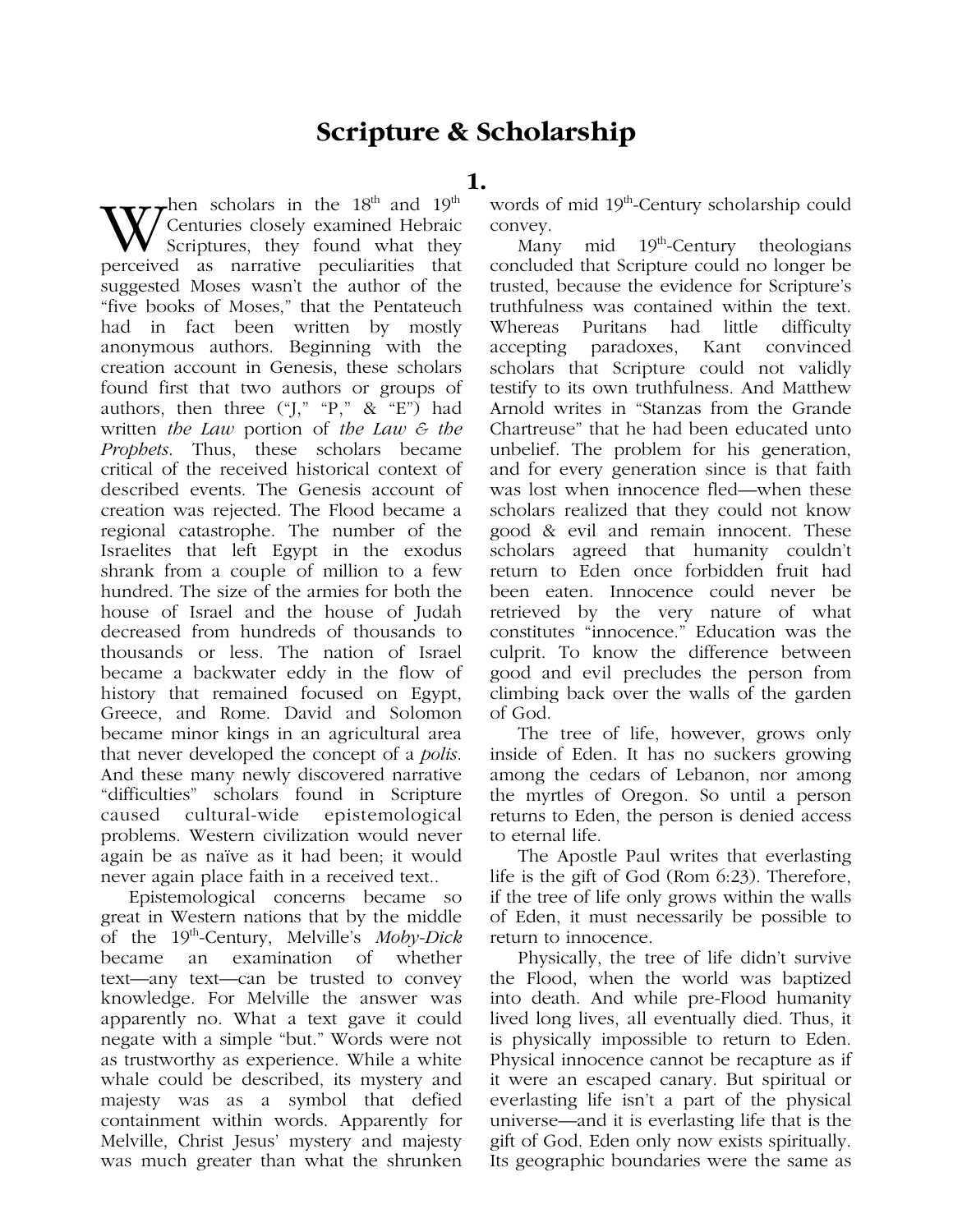Israel's promised land. Likewise, its spiritual boundaries are the same.

In the spiritual realm, returning to Eden is not only possible but required.

Melville's *Moby-Dick* begins with a catalogue of everything known about whales. An implied argument is created pitting the encyclopedic "knowledge" of everything known against the experience of encountering the white whale. Again, for Melville knowledge received from a text can never be fully trusted, for meaning is assigned to words and to collections of words. And if meaning is assigned, the text ultimately has no meaning residing within itself. Every text is, then, depended upon its audience for the production of meaning. Without readers, a text exists as an artifact; it is as silent as a radio turned off.

Common radios require a source of electrical power to turn them on—they are powered either by batteries, or they are powered by electrical cords connected to outlets, which are in turn connected to transformers, high tension transmission lines, and the nation's power grid. They need physical power produced by physical means. They are silent without power; yet, the modulated frequencies of radio broadcasts vigorously vie with each other for territorial supremacy without humanity's awareness unless power flows through a receiver, thereby amplifying the minute modulations of air forming radio waves. When these minute modulations become strong enough through electromagnetic fields to excite a speaker, the on-going radio broadcast is finally heard. Rush Limbaugh shills for Capitalism, Democracy, and the application of common sense solutions to the world's problems. The weather forecast is again doubtful, and local news is about farmers being unable to plant due to wet fields.

Upon initial comparison, a text differs substantially from a radio broadcast. While meaning must be assigned to both the inscribed message of the text and to the oral message of a radio broadcast, the text is static. It requires the reader to supply movement across a field of signifiers before meaning can be assigned. The messages a

text contains exist as potential knowledge in the same way that potential energy differs from kinetic energy.

The relationship between radio receivers and broadcasts is additionally problematic when applied to readers of ordinary texts, for neither readers nor texts can be, nor need to be turned on with batteries or electrical cords. Reading is a uniquely human activity. The basis for it is either in the six-tenths of one percent difference between the human genetic code and a chimpanzee's, or is in a non-physical element that cannot be scientifically isolated, an element that the Apostle Paul labels as the spirit of humankind.

When reading, a human mind must engage the structure of black signs (i.e., letters) in fields of white paper. Whereas the radio waves continuously beat against a stationary receiver as the surf pounds a beach, texts do not read themselves. Words neither move around as if alluding discovery, nor do they come knocking, asking to be let into a mind. Rather, the mind skips along over the accumulated signs, possibly stumbling over this one, or over that one, thereby requiring the reader to either ignore the particular collection of signs, or to engage a dictionary to make sense from the text. In all cases, it is the mind that moves as if the mind were a child on a beach, probing tidal pools and a windrow of driftwood, the flotsam of the world.

The analogy of reading a text and receiving a radio broadcast begins to work, though, when an additional element is introduced: when a text requires the need for an external power source. The Apostle Paul writes, "For the mind that is set on the flesh is hostile to God, for it does not submit to God's law; indeed, it cannot" (Rom 8:7). In other words, the carnal or natural mind (i.e., the mind set on flesh) cannot submit to God's law, for it is not "excited" by the laws of God. It is actually hostile to God. It is as unable to receive the message conveyed by God as a turned-off radio is unable to receive Rush Limbaugh's broadcast.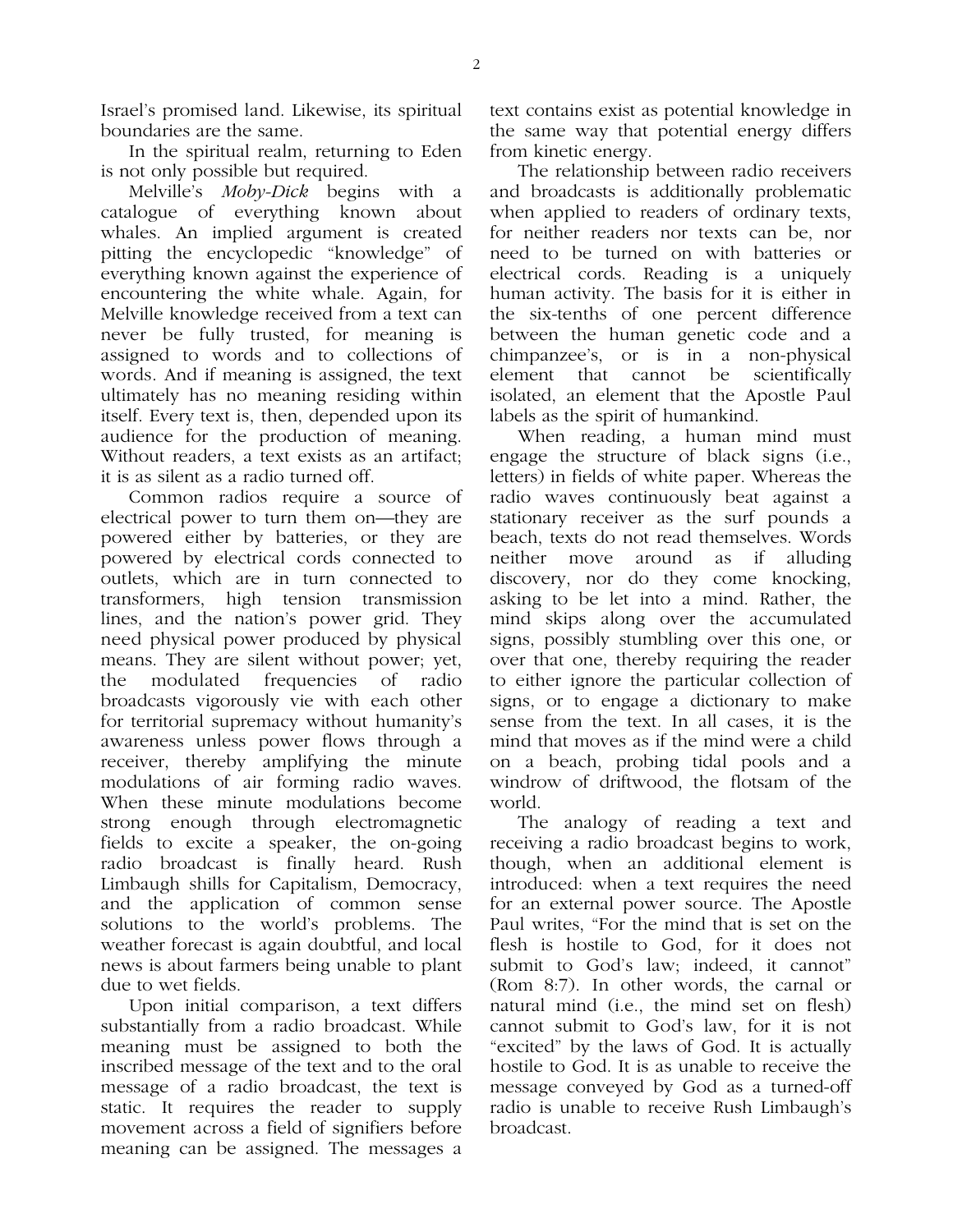Further, the Apostle John quotes Jesus saying, '"No one can come to me unless the Father who sent me draws him"' (6:44), and '"It is the Spirit who gives life; the flesh is of no avail. The words that I have spoken to you are spirit and life. But there are some of you who do not believe….This is why I told you that no one can come to me unless it is granted him by the Father'" (*vv.* 63–65). So to understand Holy Scripture as a text, a reader must be connected to God by having been drawn, **and** by believing the words of Jesus. Believing "in Jesus," or "on Jesus" isn't that same as believing Jesus. And if the person hasn't received the Spirit of God, the person cannot understand the things of God—the test for whether a person has the Holy Spirit is whether the person submits to the laws of God.

The power grid necessary to activate a human mind so that a particular mind can understand spiritual matters is the presence of the Holy Spirit in the person. Without the Holy Spirit, a mind, regardless of how brilliant or how well educated, is like a radio turned off when it comes to receiving the spiritual broadcast contained within an otherwise static text. Without the Holy Spirit, that exceedingly brilliant mind contemplating spiritual matters is analogous to a bear trying to solve quadratic equations. And often, the possessor of that mind becomes bear-like when a disciple tells the person that he or she cannot understand what appear as mere words on a page. *After all, aren't words words?* No, they are not when those words are the Word of God, since meaning must be assigned to all words. Without the indwelling of the Breath of God, Holy Writ cannot be understood on a spiritual level—and it can only be poorly understood on a physical level..

The spiritually minded person will have been drawn by the Father, and must believe Jesus' words. This person will possess the Holy Spirit, and it is this person who can hear Christ's voice in the signifiers that compose Holy Writ. Another person without the Holy Spirit can read these same signifiers, can assign meaning to them, can produce well-reasoned arguments about

why his or her selection of signifieds should be attached to the signifiers, and can have no clue to what message Jesus conveys with these signifiers to His disciples.

In other words, Scripture is comprehendible only by individuals who have the Holy Spirit, its presence revealed by these individuals' willingness to submit to the laws of God. *If you are unwilling to submit to the laws of God, you either do not have the Holy Spirit, or you are seriously grieving it. No exceptions.*

Hebraic Scripture, as canonized, when coupled with the gospels and epistles of the Apostles—again, as canonized—differs from all other texts. It is not turned on, so to speak, by just any mind skipping over its accumulation of letters and words. Again, an additional element is needed: the person has to have been drawn by God the Father. The person must be "spiritually minded," a mental state occurring when someone has the Spirit of God. While many individuals claim to possess the Holy Spirit, the evidence of such possession is the person's willingness to submit to God's law. If a person is not willing to submit to the laws of God which as a condition of the new covenant are written on the hearts and minds of drawn disciples (Jer 31:33; Heb 8:10 & 10:16), the person might have a spirit, but the person's spirit isn't the Holy Spirit. The person who actually possesses the Holy Spirit will submit to the laws of God; and is someone who believes God, not just believes in the concept of God. And it is only this person who can understand Holy Writ when the person engages the text. For everyone else, Scripture is as a radio with its dial set between stations. Noise it heard. But meaning cannot truly to assigned to the noise, for the meaning is produced in the spiritual realm, that dimension in which our four physical dimensions exist as an unfurling ball. Born again, or born from above disciples have life in this heavenly realm. Thus, they are able to produce meaning in this dimension, then comprehend in their chemically produced thought processes that supradimensional meaning, at least to some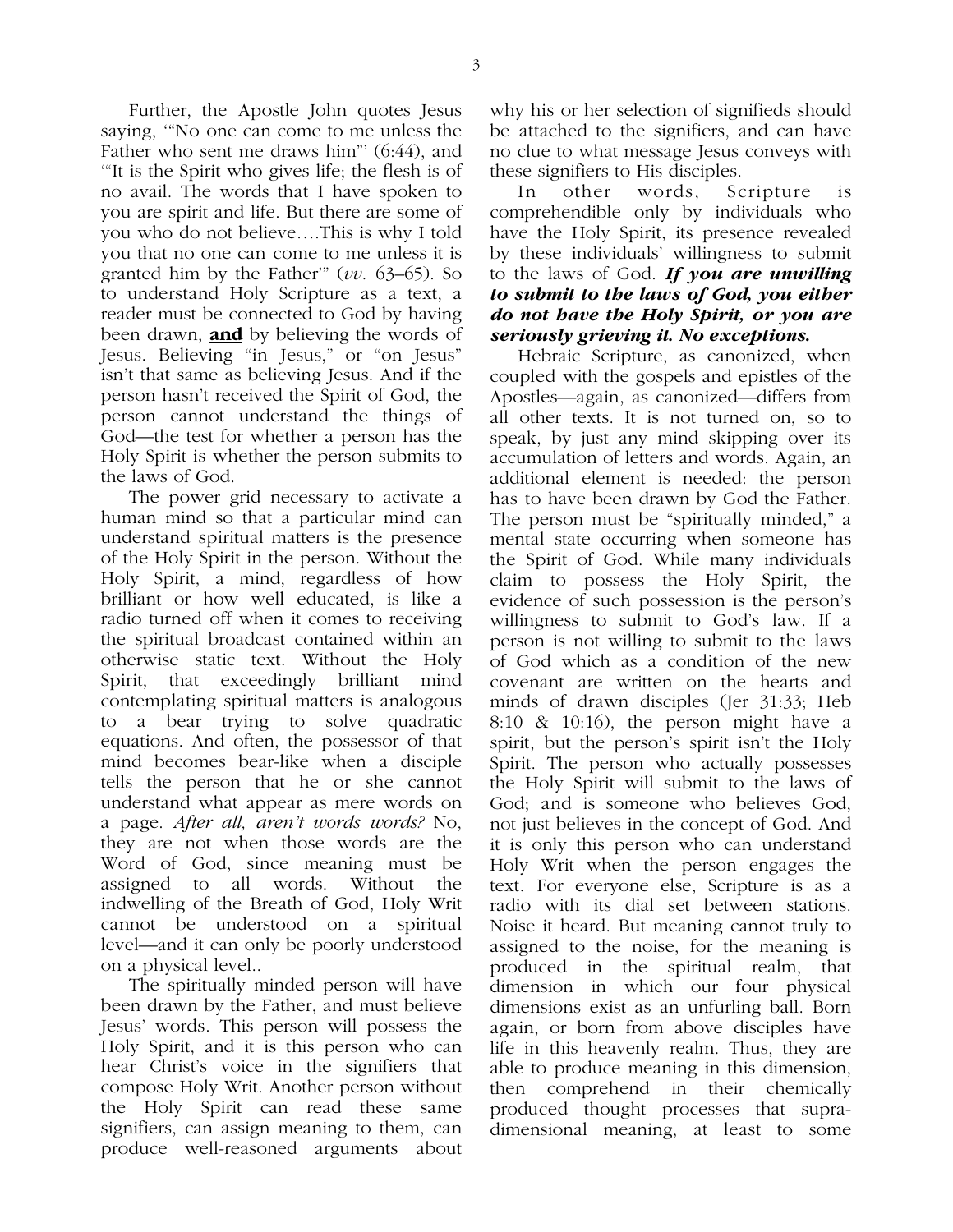extent. This is what it means to hear the voice of Christ (John 10:3–4, 16).

Again, the only test of whether a person has the Holy Spirit is the person's willingness to submit to the laws of God. If a person says that as a Christian he or she is not subject to the laws of God but is under grace, the person either poorly understands what grace is, or the person remains carnally minded. If the person poorly understands grace, then this person also doesn't understand the second covenant and is very likely to walk away from the covenant relationship with God into which he or she was placed when drawn.

A disciple isn't under *the law* because the laws of God have been written on his or her heart and mind. Literally, the person has become an ark of the [new] covenant, with the two tablets of stone on which the laws of God are written being the disciple's heart and mind, and with the jar of manna being belief in Jesus (John 6:35) and Aaron's budded staff being the promise of resurrection to eternal life (John 5:24). Grace (i.e., Christ bearing the person's sins) remains outside the person, for grace is the gift of God (Rom 3:24). If a disciple leaves the covenant relationship into which the disciples was placed, Christ will return the disciple's sins to him or her when the disciple's judgment is revealed (1 Cor 4:5). This disciple will go into the lake of life. However, if a disciple remains in the covenant relationship, the disciple remains under grace. No sin is even imputed to this person. No further judgment awaits this person, who will be resurrected to life (John 5:29).

Judgment is now on the house of God. The writer of Hebrews says that it is appointed unto all men to die once, then experience judgment (9:27). But Jesus said no further judgment awaits disciples—those who believe Him shall pass from death to life. Baptism is death as far as the Father is concerned. A baptized disciple is presently under judgment (1 Pet 4:17), since this person's old self died when submerged. God the Father and Christ accept a person's baptism as a real death. Thus, if a born again disciple erases the laws of God that

have been written on his or her heart and mind, the person grieves the Holy Spirit. If the person refuses to submit to these laws of God, the person rejects the Holy Spirit. This person will go into the lake of fire. This person actually judged him or herself as being unworthy to receive spiritual life (Deu 30:19–20)—this is a little appreciated aspect of judgment. Each disciple prosecutes him- or herself based upon the person's actions versus the person's knowledge of the laws of God. Hypocrisy sends the person into the lake of fire, and the person will determine whether he or she has been a hypocrite. All the person's good works will not undo a person's conviction of being a hypocrite, for the Father and Christ will never be able to trust the person not to rebel if the person knew to keep a law of God and didn't. The Father isn't in the business of creating additional rebels. This is why many are called, but few are chosen; and why broad is the way that leads to destruction, and narrow is the way that leads to life.

The idea that the Holy Spirit is unavailable to someone who doesn't believe the words Jesus spoke, thereby precluding such individuals from understanding Scripture, is an alien concept to a multitude of theologians. Divinity schools seem to come replete with professors for whom the Bible has *had an immeasurable influence on Judaism and Christianity* (from the back cover of the dust jacket of *The Oxford Companion to the BIBLE*) and is not the inspired Word of God. These individuals, brilliant as they are, cannot understand Scripture if they are not willing to submit their lives to the laws of God, and believe the words of Christ. All qualifiers to such submission and belief cause Scripture to become historic noise to them.

Again, a person will believe what Jesus is recorded to have said, or the person remains naturally minded. All of the objections (e.g., how can Christians know that what the Bible records are Jesus' actual words) melt when examined in the light of faith, for the spiritually minded individual believes Jesus. Christ's death at Calvary abolished the law (i.e., the Sinai covenant)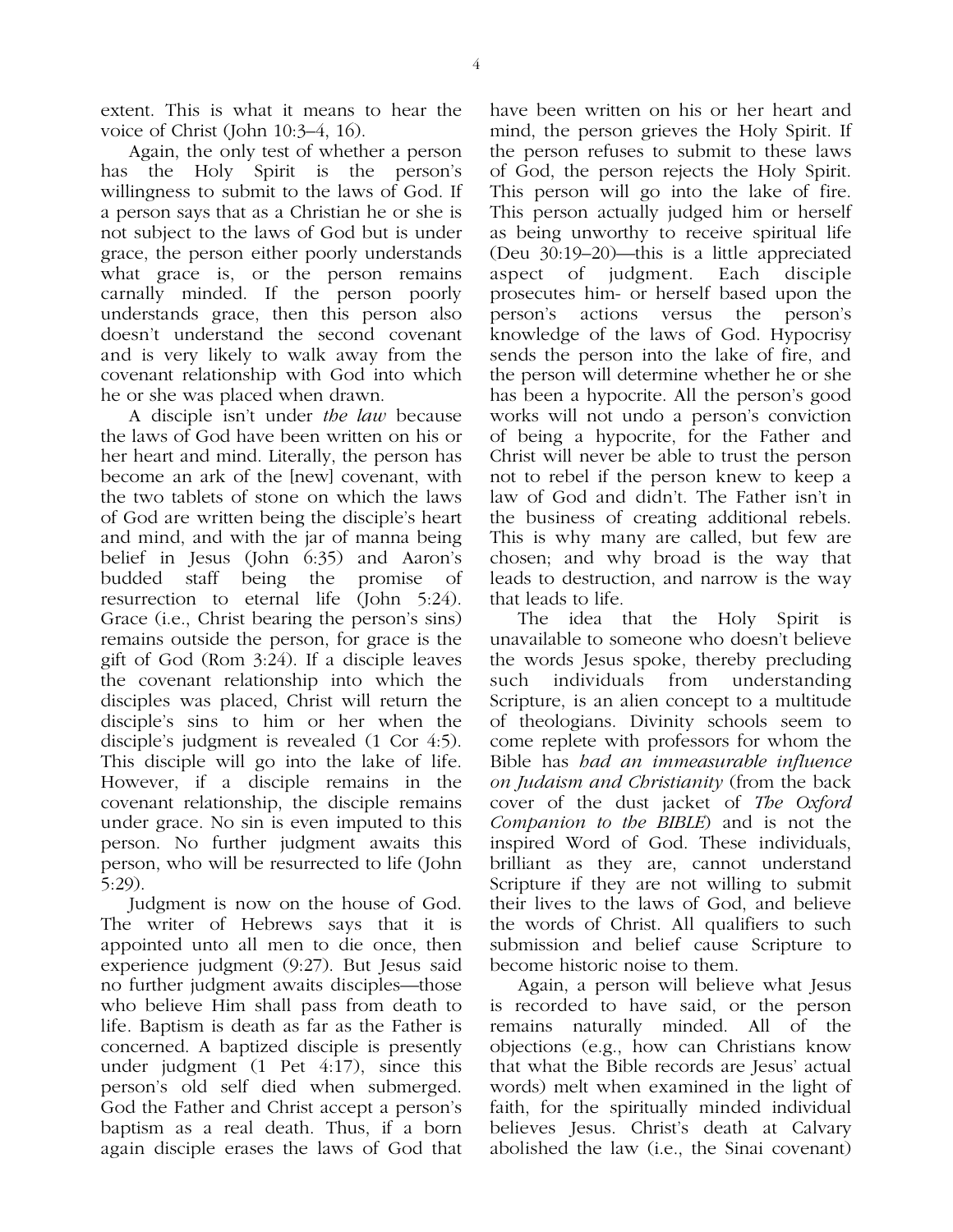that physically separated circumcised Israel from the rest of the world (Eph 2:15). Two peoples—circumcised and uncircumcised—became one new humanity, physically or in a horizontal sense. But humanity was, with the Cross, divided spiritually between those whose hearts and minds have been circumcised (Deu 30:6), a euphemism for receiving the Holy Spirit, and those who remain carnally minded, not drawn by the Father, and still unable to submit to the laws of God. This division was and is vertical, and this division will end 1260 days prior to Christ's return as the Messiah (Rev 11:15); it will end when the kingdom of the world becomes the kingdom of the Father and of His Messiah. It will end when Satan is cast from heaven. He will come to earth as a roaring lion, for he will no longer be able to deceive humanity by controlling mental landscapes. He will come as the true antiChrist (the man of perdition possessed by the demonic king of the North was his physical type). And he will have been restricted to the same horizontal plane as humanity occupies. He will have to recapture his former mental slaves by physical means—by requiring his slaves to accept the mark of the beast (*Chi xi stigma)*, a tattoo of the cross of Calvary*.*

David's slaying of Goliath is the shadow of disciples, who will sit on the throne of David with David when glorified, contesting with Satan during the last three and a half years of the Tribulation. Just as David had been anointed by Samuel, born again disciples have been anointed by God. Just as David was still a youth, born again disciples are the children of God—they have life in the spirit realm, but they have not yet reached their majority [glorification]. Just as David had killed a bear and a lion prior to engaging Goliath, disciples will have engaged the man of perdition, who was dealt a death blow when the split Mount of Olives (Zech 14:4) swallowed his armies (Rev 12:16 & Exod 15:12) on day 1260. And without faith, disciples will be like Saul's army: they will be intimidated by the antiChrist. With faith, Satan has no more chance against a disciple than Goliath had against David.

Joel's prophecies of open salvation, cited by the Apostle Peter on that day of Pentecost, will be fulfilled when the kingdom of the world becomes the kingdom of God the Father and of His Messiah. The heavenly qualifying signs the prophet Joel lists didn't occur on that day of Pentecost—except as. a shadow of the spiritual reality prophetically recorded in Daniel 7:9–14, and Revelation 11:15. The reality that casts a shadow is always one level higher than its shadow. Whereas the first Adam was a man of flesh, the second Adam (i.e., Christ Jesus) is a quickening spirit, transformed from flesh. Thus, the reality of the heavenly signs of Joel's prophecy occurs during the first half of the Tribulation. Therefore, the message the Apostle Peter preaches on that day of Pentecost following Christ's ascension becomes the shadow of the message that will be preached when humanity is liberated from bondage to sin.

Unless drawn by God, a person is under no obligation to believe Jesus. It isn't the person's time to be offered salvation. This individual won't go directly into the lake of fire—no ever-burning hell awaits this person upon his or her death. Rather, this person will go into the grave until the great White Throne Judgment, when this person will be resurrected and judged. This person never received life in the spiritual realm, that supra-dimensional world identified as heaven. This person was never born from above, so no basis exists for determining whether this person is worthy of permanently receiving spiritual life in that supra-dimensional realm. This person was never under grace, for this person was never in jeopardy of the judgment. This person's time of salvation is not yet, the meaning of predestination.

The person's physical [*psuche*] life isn't continued past death, obviously. The person body [*soma*] returns to dust, or the elements of the earth, at death. But after death a disciple's spiritual life [*pneuma*] will be judged worthy or not worthy of being continued. Because Christ bears every sin of disciples in covenant with the Father, the disciple's *pneuma* will automatically be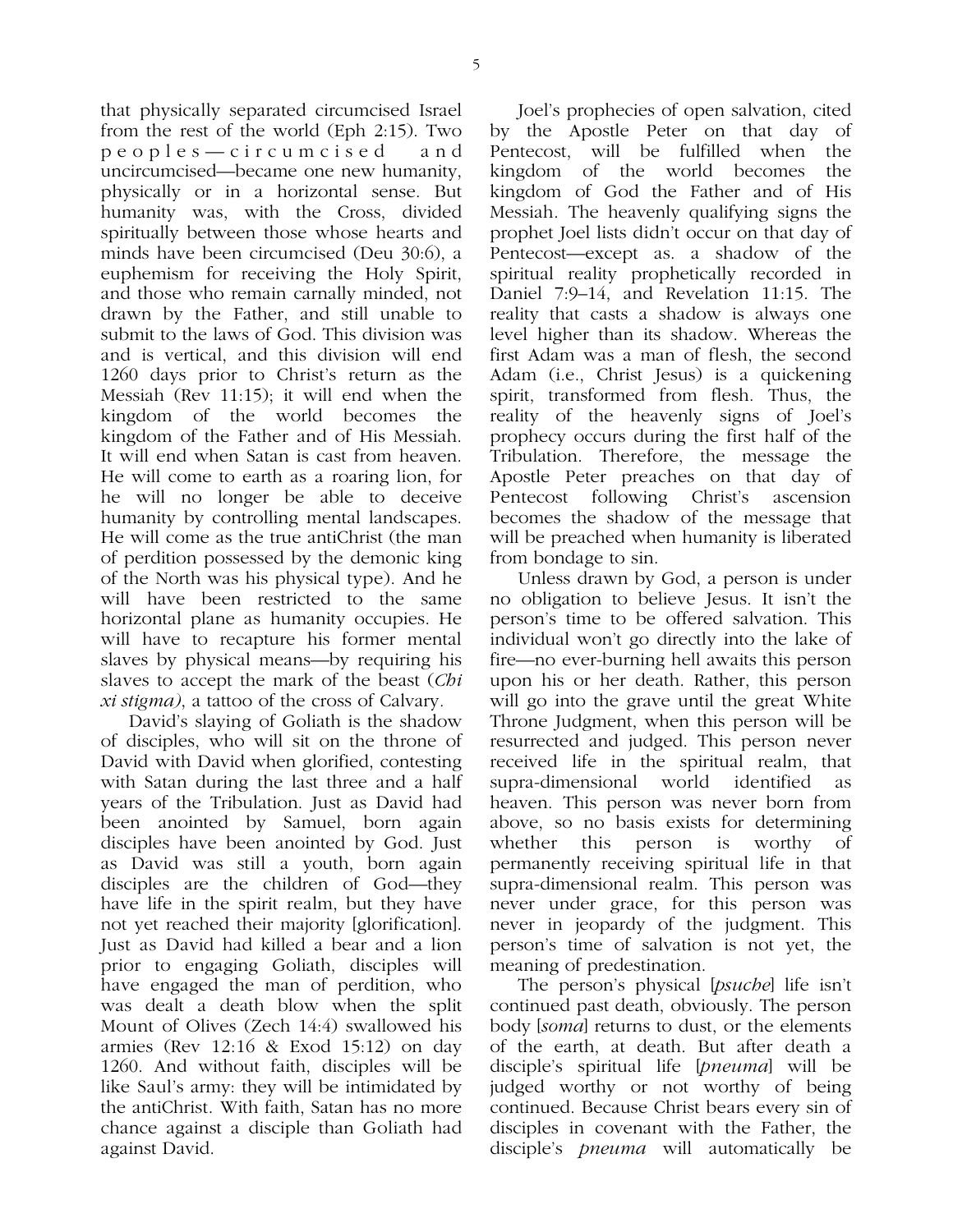judged worthy of continuing forever when the person's judgment is revealed at Christ's Second Coming. This is what grace means. But the person who leaves the covenant relationship into which the disciple was placed when drawn leaves grace and will bear his or her own sins. This disciple will go into the lake of fire. So remaining in covenant with the Father and Christ is very serious business. And it is by this covenant that the laws of God are written on the hearts and minds of disciples. The walls of spiritual Eden are the laws of God. The tree of life is inside these walls. And disciples are to live inside the laws of God.

The physical shadow of spiritual Israel living inside the laws of God occurred when physical Israel entered the promised land:

Then Moses and the elders of Israel charged all the people as follows: Keep the entire commandment that I am commanding you today. On the day that you cross over the Jordan into the land that the Lord your God is giving you, you shall set up large stones and cover them with plaster. You shall write on them all the words of this law when you have crossed over, to enter the land that the Lord your God is giving you, a land flowing with milk and honey, as the Lord, the God of your ancestors, promised you. (Deu 27:1–3)

 Instead of those laws of God being written on plastered rocks at the boundaries of the promised land, they are written on the hearts and minds of disciples. Same laws. Spiritual Eden, or the spiritual promised land exists inside those laws. A spiritual Israelite outside of those laws is out of covenant, and separated from grace by those laws. This Israelite needs to return home as fast as his or her knees will bend.

Since eternal or spiritual life is the gift of God (Rom 6:23), a person doesn't naturally have everlasting life. A disciple receives *pneuma* (as the Apostle Paul uses the term) as the gift of God the Father. And there is a

principle here that needs firmly established in the minds of disciples: a born-again disciple has actual life in the heavenly realm. The disciple is now a child of God. The disciple, when glorified, won't suddenly become a child of God, but will be an heir of God, like Christ in every way. The disciple will have reached his or her spiritual majority so that the person is able to inherit glorification and all that goes with it. This heir is presently, as a human being, developing spiritual maturity in the disciple's mental landscape. Remember, this earthly tabernacle in which disciples presently dwell won't be glorified. Disciples receive spiritual bodies to go with the spiritual life maturing within the person's character and thought processes. So unlike Adam who was *psuche* and *soma*, a bornagain disciple consists of *psuche*, *pneuma*, and *soma* (1 Thess 5:23): physical breath (*psuche*), spiritual breath (*pneuma*), and a body (*soma*). But all humans who have not been born a second time do not have spiritual breath (i.e., the Holy Spirit) indwelling in their bodies. They have no life but their physical breath. They do not have an immortal soul. Believing they have an immortal soul is the lie Eve believed—the serpent said, *You shall surely not die*, and both Eves (the mother of physical humanity and the spiritual mother of born-again disciples) believed the serpent. Both have and will experience pain in childbirth. And the desire of both has been for their physical and spiritual husbands.

Again, eternal life is the gift of God. It is only the gift of God. It comes no other way. A person doesn't receive eternal or spiritual life through fornication in the backseats of Fords. The wages of sin is death, not eternal life in hell.

However, because of lawlessness, or iniquity, God the Father sent spiritual Israel (the Church) into mental captivity in spiritual Babylon. Most of spiritual Israel remains in spiritual Babylon, and won't be released until firstborns not covered by the Blood of the Lamb of God are again slain at a second Passover. But the spiritual prince of Persia/Babylon released a few disciples from mental captivity so that the temple of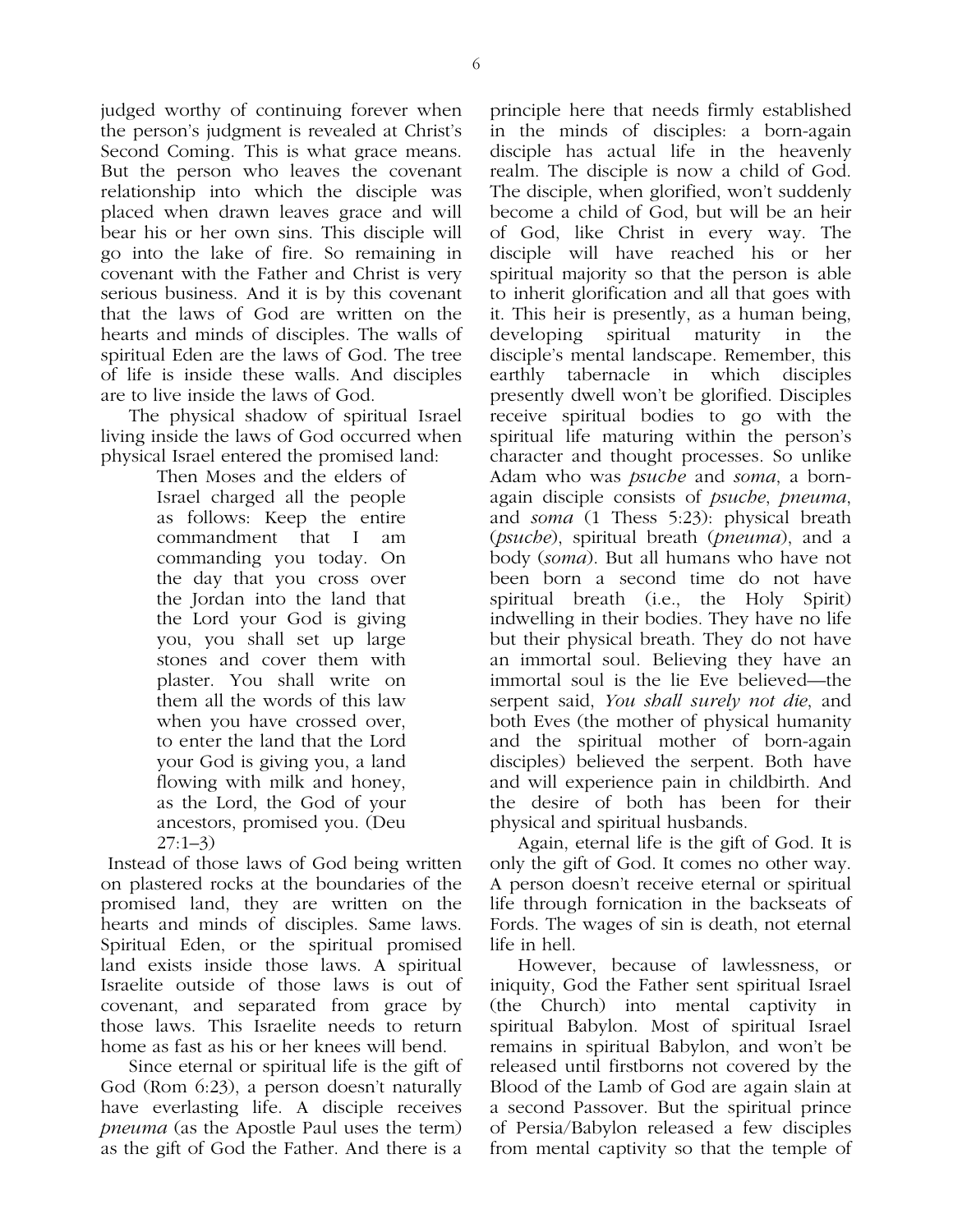God and the walls of the city could be rebuilt in spiritual Jerusalem (Ezra and Nehemiah were the physical shadow of this spiritual release from Babylon). Spiritual Israel was for seventy spiritual years completely in mental captivity to the King of Babylon (i.e., Satan).

The Sabbath-keeping churches that arose in the  $19<sup>th</sup>$  and  $20<sup>th</sup>$  Centuries follow in the tradition of the  $15<sup>th</sup>$  and  $16<sup>th</sup>$  Century reformers who started the long journey back to spiritual Jerusalem from Babylon. But these Sabbath-keeping churches have traditionally displayed no love for Christians observing Sunday as the Sabbath. This is a serious want on the part of these fellowships—without love for the spiritual Israelites still enslaved to sin, no disciple is pleasing to Christ, who as the good shepherd will liberate the greater Christian Church on that second Passover. Those disciples living within Eden need to be ready to welcome those who will be liberated. Plus, those disciples in Eden need to work at recovering as many enslaved spiritual Israelites as possible.

The closer disciples mentally get to spiritual Jerusalem, the more anxious these disciples are to submit to the laws of God that have been written on their hearts and minds, and the more willing these disciples are to observe God's festivals, new moons, and Sabbaths. But the mental journey to spiritual Jerusalem hasn't been easy for any assembly of disciples. When the spiritual prince of Persia released the first of these disciples, he didn't send them out with a roadmap. Instead, he spun them in circles for a few centuries. Then dizzy, the reformers ventured forth, stumbling over pebbles as they strove to hear Christ's voice. And they came a long ways in a very few generations—then they were sent down this detour and that one because they couldn't shake off the mantle of Platonism that caused them to believe they had immortal souls. And it is this mantle of Platonism traditional Christianity wears that now causes Sabbath-observing fellowships to dismiss all Sunday-observing Christians as not knowing God. The problem is that Christ is great enough to bear every sin

committed by Christians in covenant with God, but without love, no disciple can please Christ or the Father. The no-love positions of many Sabbath-keeping fellowships will cause too many disciples in these fellowships to not bring forth fruit worthy of repentance. They have taken the commandment that Jesus identified as the least of the Commandments (Matt 5:19) and made a test commandment from it. Yes, a disciple should observe the Sabbath and should not try to make another day holy. But if a disciple observes another day as the Sabbath in ignorance, this disciple has not sinned in the spiritual realm. Certainly this disciple has committed a sin in the physical world that Jesus will have to bear—and will give to Satan when Yom Kipporim becomes a reality if the disciple remains in covenant—but the Sabbath only affects a disciple's *psuche* and *soma* (physical life and body). A disciple's *pneuma* or spiritual breath remains spotless, which is why the gates of hell could not prevail against the Church. Intent and follow up on intent are everything. The Apostle Paul's desire for the Thessalonian saints is that all three—*psuche*, *pneuma*, and *soma*—be found blameless or sinless at Christ's coming.

Therefore, drawn disciples—regardless of which day they observe for the Sabbath, and regardless of what denomination they fellowship with, and regardless of the amount of knowledge they possess—have life in the spiritual realm. That life is in the embryonic stage until baptism, when the disciple knowingly or unknowingly asks for judgment to come upon him or her. No disciple will be glorified until after being judged, so a disciple needs to be baptized whenever the disciple understands the seriousness of judgment.

For far too many Sabbath-keepers, the idea that a Sunday-observing Christian could have a part in the first resurrection is anathema. For far too long, we have looked down our pious noses at those Christians who, in ignorance, try to make holy that which was never holy (and who break the second commandment by doing so). We have not considered that we would be with them if we hadn't been released from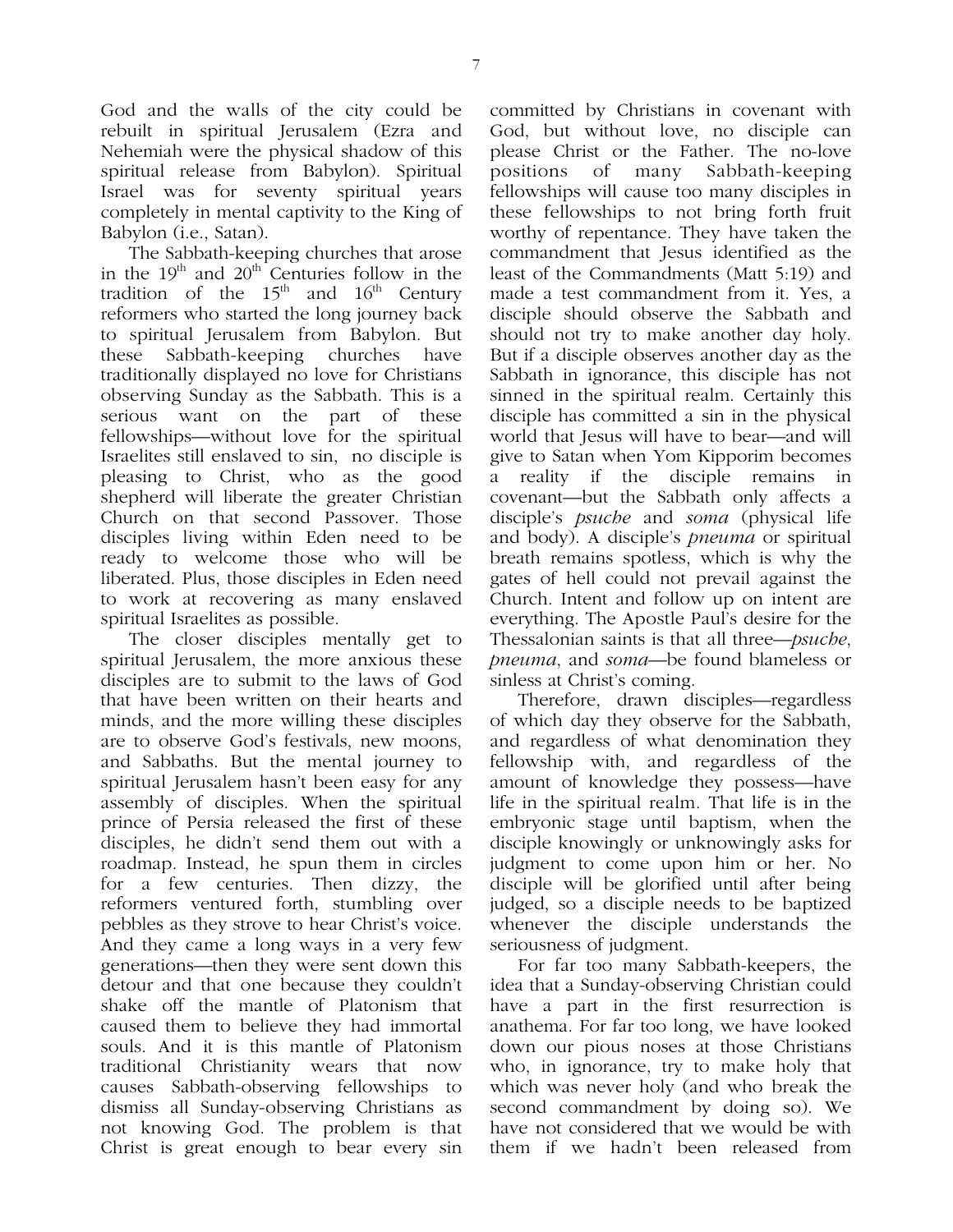spiritual Babylon so that we could prepare spiritual Jerusalem for their arrival—and they will be coming. A third will arrive. That is will be one-sixth or a little more of all humanity.

Today, a problem exists: the theologians of lawlessness, both the ones who believe Jesus and the ones for whom the Bible is ancient wisdom, have such loud voices in & out of pulpits and in & out of classrooms that many genuine sheep cannot easily hear Christ's voice. The background noise is just too great. And many of these sheep will be needlessly slaughtered because they spurn the laws of God that are written on their hearts and minds as a condition of the new covenant. Too many theologians have the teeth of wolves, and too many pastors are hirelings. There are not enough of us willing to wage war with the king of Babylon for the recovery of the scattered sheep, but those disciples who have the mental strength of the youthful David when he slew Goliath will sit on David's throne with him. If a disciple doesn't now have the mental love necessary to fight to recovery the lost sheep of the spiritual house of Israel, the disciple will never enter spiritual Jerusalem prior to Christ's return. For the Church (i.e., spiritual Israel), the place of safety during the last half of the Tribulation is the mental landscape inside the walls of spiritual Jerusalem. It is not a geographical location.

The future King David had already rescued sheep from a lion and a bear when he took on Goliath, who was nothing more to him mentally than an uncircumcised dog. Physically, Goliath was just as tall in David's sight as he was in every other Israelite's. He was just as strong. But David didn't then look physically at Goliath (when King David numbered Israel, he did look physically at his support). In David's mental innocence, David saw that Goliath had no more size in the spiritual realm that a dog, or the lion and the bear he had already killed. The armies of the Israel were just additional sheep that needed rescued.

Disciples in the spiritual church in Philadelphia will have the same desire to rescue lost sheep that King David had—and you are now reading the literature of this spiritual fellowship.

If a born-again disciple cannot trust the biblical understandings of professors for whom the words of Jesus are good principles by which to live, then can this disciple actually find an inspired teacher? Or must this disciple muddle through Scripture as that child on a beach who has just discovered life in a tidal pool?

When Peter, James and his brother John witnessed, in vision, the transfiguration of Jesus, the disciples asked Jesus why the scribes said that Elijah must come again before the coming of the Son of Man. Jesus said, "'Elijah does come, and he will restore all things. But I tell you that Elijah has already come, and they did not recognize him, but did to him whatever they pleased. So also the Son of Man will certainly suffer at their hands'" (Matt 17:11–12). Jesus' disciples understood that Jesus was speaking of John the Baptist—but did John the Baptist restore all things? He didn't. He baptized for the remission of sin. Jesus is the Passover Lamb of God. He is the sin offering for disciples, the fulfillment of the types that the two goats selected on Yom Kipporim represent. Additionally, He is the fulfillment of the types of the two rams sacrificed for Aaron's priestly robes. He is the fulfillment of the types of the daily morning and evening sacrifice of a lamb. And He has been sacrificed once for our sins, thereby allowing disciples to be reconciled to God the Father.

The "daily," or daily sacrifice that physical Israel was commanded to perform (Exod 29:38–42) called for two lambs of the first year to be offered day by day. The Hebraic day was divided into *night* and *day*, with *night* ending at daybreak, and with *day* ending at even—the order of sacrifice is morning and evening, which can confuse a person into thinking that the "hot" portion of a twenty-four hour day begins with the sacrifice of a lamb. That is not the case although it would be easy to conclude such. The night or dark or "turned away" portion of a day concluded with the sacrifice of a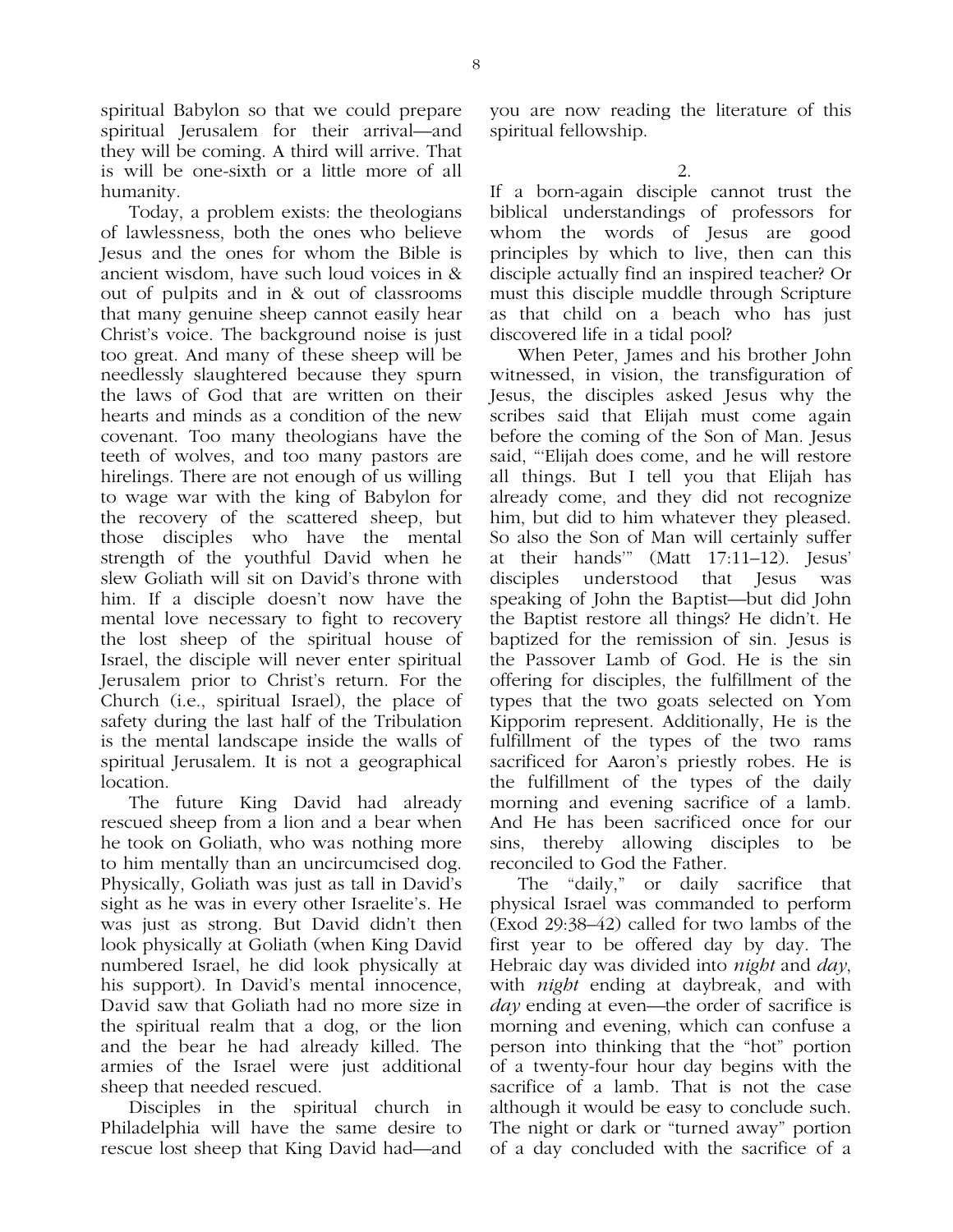lamb, just as Christ's sacrifice abolished the covenant by which circumcised Israel had been made a holy nation (Eph 2:15). The blood of that lamb sacrificed at morning symbolized, or represented the blood of the Lamb of God that would be shed for physically circumcised Israel, a people in spiritual darkness (with a few exceptions) but able to leave such darkness by Christ's sacrifice (Rom 10:9 — which pertains only to Israelites with circumcised hearts and minds as a result of obedience to God as a condition of the second covenant of Moses [Deu chptrs 29–31]). And the hot portion of day also concluded with the sacrifice of a lamb, its blood representing the Blood of the Lamb of God shed for spiritually enlightened Israel, a nation formed of the one new humanity created when the Cross abolished the covenant by which physicallycircumcised Israel had been made a holy nation (Exod 19:5–6 & 1 Pet 2:9).

Christ as the second Adam is the spiritual progenitor of humankind. He is the spiritual reality for which the first Adam was the type. Likewise, the Church (or the Body of Christ) created when the glorified Jesus breathed on ten of His disciples (John 20:22) and said, *Receive the Holy Spirit*, is the second Eve, the spiritual reality for which the first Eve was the type. And this second Eve will bring to life many heirs of God when she experiences the pain of childbirth during the Tribulation—all of the heirs of God are glorified at the same time. The second Eve doesn't bring a few saints into glory today, and a few more tomorrow. The dead in Christ will precede in glory those who are alive by only moments. And Satan is the spiritual reality for which the serpent in Eden was the type…note that the serpent as an animal differs from humankind in the manner that created angels, including Satan, differ from Elohim, and from Their future glorified heirs.

Born again, or born from above disciples have received spiritual life in the heavenly realm; they are not merely begotten by God. But they have not yet put on incorruption, in that they have not been glorified, obviously. Glorification is not being "born again"; glorification is putting on

incorruption as a spiritually mature heir of God the Father. Glorified disciples won't be baby heirs of God, but like Christ is now. The Father isn't about to give the type of power that comes with glorification to an infant. He isn't in the business of creating additional rebels. So if the Father isn't certain that a disciple is mentally ready to control the power that comes with glorification and being like Christ is now, the person will not be glorified. Thus, born again disciples are not individually seen in the shadow that the first Eve represents. Their collective shadow only is visible. Their spiritual lives in that supra-dimensional realm humanity labels as heaven have not grown large enough to cast single shadows like Christ casts beginning when He received the Breath/*Pneuma* of God the Father, and the degree of shadowing represented in the Temptation Incident is still too vague to see single children of God.

 The structure of Scripture is the repeated description of the shadows cast in the birthing process of the heirs of God, with each description a zooming in so that more detail can be seen in the shadow. The history of circumcised Israel forms the shadow cast by spiritual Israel. Eventually, the Gospel of Matthew records the shadow cast by endtime born again saints during the first half of the Tribulation. And the history of the early Church recorded in the Book of Acts constitutes the shadow (or a type) of the spiritual lives of saints contesting with spirit beings (i.e., Satan and his allied demons) during the first half of the Tribulation.

Returning to the Yom Kipporim symbolism: Christ is represented by both goats, the slain goat signifying His death, and the azazel goat representing the risen Christ that today bears the sins of disciples in covenant with God. A precipice stands between death and life. Christ died, yet lives. As the reality of the azazel goat, Christ has crossed this precipice. Thus, grace is the risen Christ bearing those sins of spiritual Israel that are pronounced over His head just as the first Adam ate of the fruit Eve offered him without himself being deceived—Christ bears the sins of disciples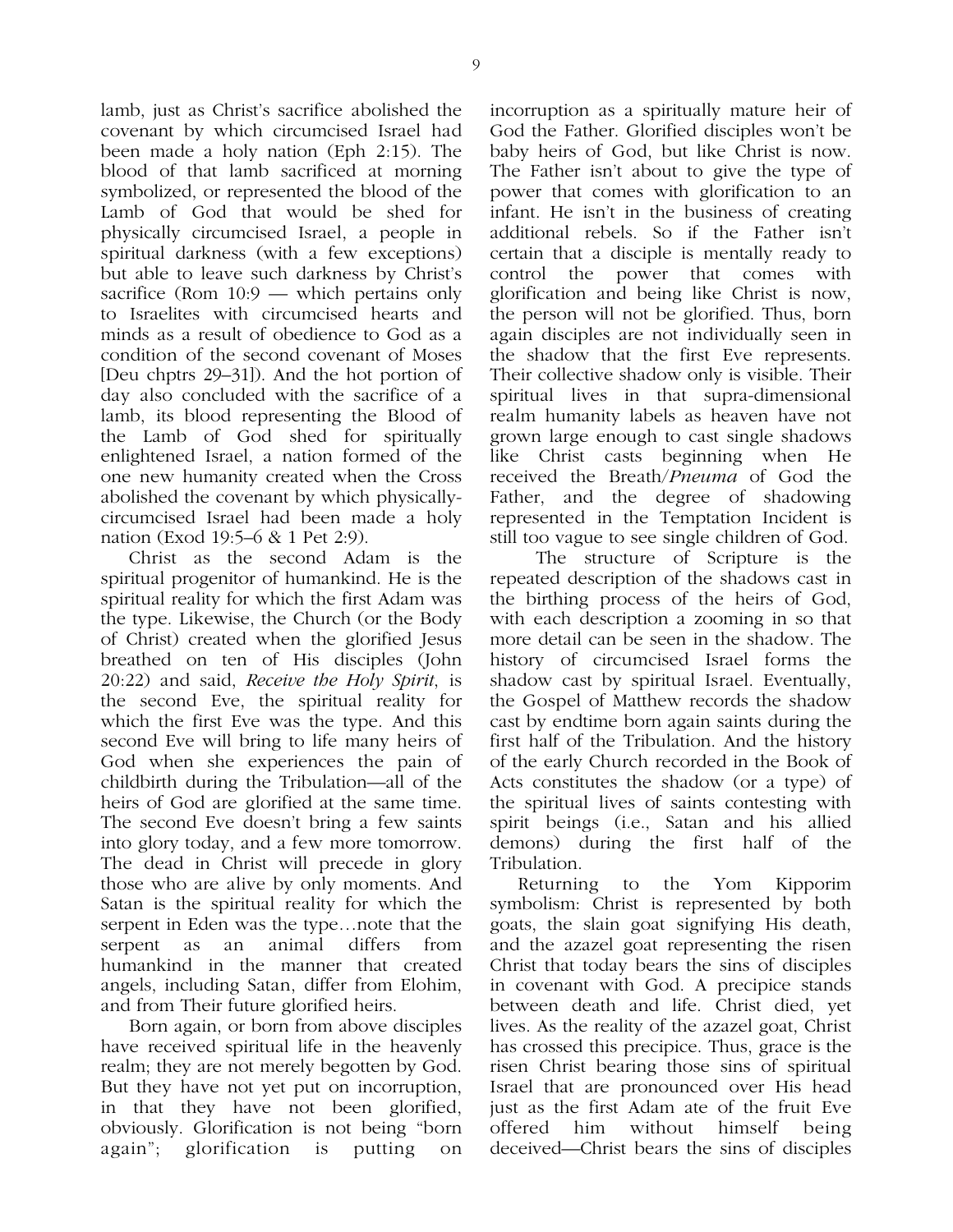who are under judgment and in covenant. When He returns, He will give those sins He presently carries to Satan, then bound in the bottomless pit, or He will give the sins of a disciple back to the disciple who was judged unworthy, who will be resurrected to condemnation (John 5:29).

To repeat the point: grace means Jesus today bares every sin that a disciple commits as long as the disciple remains in covenant with God the Father. The person is no longer under the law, for the laws of God have been written inside the disciple. The person is under grace, which remains outside the disciple. The person has become an ark of the covenant—and as the ark of the covenant was under the Mercy Seat, so too are disciples under grace, the spiritual reality of the physical Mercy Seat.

As arks of the covenant, disciples belong in the Holy of Holies. The veil was rent so they could enter. A drawn disciple is not to continue living as a Gentile. The teacher of spiritual Israel who labels keeping the laws of God as *legalism* would have his or her students become spiritual Gentiles, not spiritual Israelites. And the tree of life only grows in Eden; it doesn't grow west of the Nile or east of the Euphrates if physical geography were to become mental topography.

Too often, the person who desires to be a teacher of spiritual Israel is not spiritually minded. While this person might have great love for Christ and for humanity, the person must believe Jesus! not Paul, or Justin Martyr, or Augustine, or Martin Luther, or John Calvin, or John Knox, or Herbert Armstrong, or me. Unless the person hears Jesus speaking through an individual, all humans teach from their individual level of knowledge, derived from their possession of the Holy Spirit. The Apostle Paul's level of knowledge was very high. I am less impressed with the level of knowledge of some of the other men I named; yet all were teachers of spiritual Israel. All understood the mysteries of God in part. All participated in building on the foundation that is Christ the superstructure necessary to bring many heirs of God to glory. It is now necessary that those of us who will interface

with the endtime harvesters of humanity better teach the mysteries of God than did our predecessors.

God has on several occasions and for long periods winked at the ignorance of Israel. But it is now time for the Bride of Christ to dress herself for her wedding feast.

As the shadow of the new or eternal covenant, the second covenant mediated by Moses was made with uncircumcised Israelites just prior to when they were baptized in the Jordan by crossing over dry shod. These uncircumcised Israelites were offered circumcised hearts and minds upon obedience to God (Deu 30:2, 6, 10). This circumcision of hearts and minds was receipt of the Holy Spirit, why King David had the Holy Spirit (Ps 51:11)—and why Abram received the Holy Spirit or Breath of God when his name was changed to Abr*ah*am with the insertion of exhaled breath in his name. Receipt of the Holy Spirit followed obedience to the laws of God. A person had to demonstrate his or her worthiness prior to when the Holy Spirit was received. But when the mediator of the second covenant changed from Moses to Christ, better promises were added (Heb 9:15). A disciple receives the Holy Spirit when drawn by the Father; this disciple receives the Holy Spirit prior to obedience, thereby enabling the disciple to obey. And with Christ bearing the sins of disciples who remain in covenant with the Father, disciples in covenant can only be judged worthy. No sin is even imputed to them. However, if a disciple decides to leave the covenant relationship, which calls for the disciple to observe what has been written in Deuteronomy, this disciple will bear his or her own sins in the resurrection to condemnation.

Now, returning to Elijah restoring all things: when going from physical to spiritual, types move up one step. Just as the man Moses was the mediator of the first covenant, the glorified Christ is the reality of the type—Christ is the mediator of the second covenant. Just as the man Joshua led uncircumcised Israelites across the Jordan and into the promised land, the glorified Jesus is the reality of the type—Jesus leads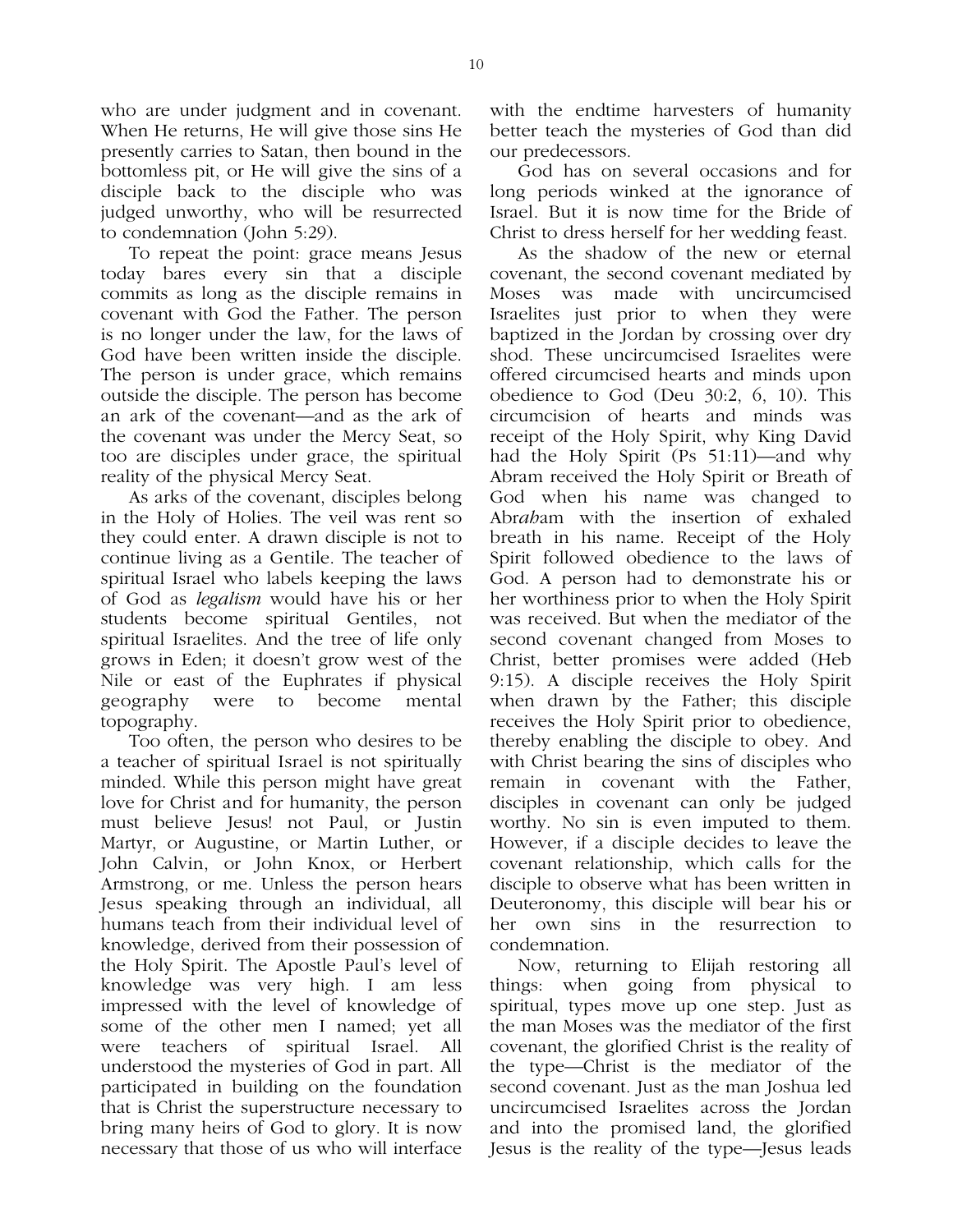spiritual Israelites into the promised land. Just as the first Adam introduced death into the world, the man Jesus as the second Adam introduced life into the world, and the glorified Jesus is the reality of the type. As the second Adam, Jesus will bring many heirs to life eternal. Just as the first Adam named the animals, the second Adam named the animals (Matt chptr 23), thereby showing that the carnally minded Pharisees (none kept the laws of God [John 7:19]) were the physical reality for which the animals in Eden were the type. So the man Elijah, having the spirit of God, was the type or shadow of a reality that will be a spirit being. Same for the man John the Baptist, who was filled or empowered by the Holy Spirit from birth. And Jesus identified John the Baptist as a type of Himself. So carrying the relationships forward, the spiritual reality for Elijah and for John the Baptist will be the glorified Jesus. Disciples can expect the glorified Christ to restore all things, an easy statement to make. How, though, does He do this?

The man Noah is a type of the glorified Christ. Jesus, when answering His disciples' questions about when His return would occur, said, '"As were the days of Noah, so will be the coming of the Son of Man. For as in those days before the flood they were eating and drinking, marrying and giving in marriage, until the day when Noah entered the ark, and they were unaware until the flood came and swept them away, so will be the coming of the Son of Man'" (Matt 24:37–39). Eight, plus the animals, were saved from the flood. Of those eight, four names are not revealed in Scripture. And who will be saved when the Son of Man comes? The Firstfruit, and the firstfruits. Christ and the seven churches. Or better, Christ, the seven stars in His right hand, and the seven lampstands. The seven stars are the seven angels to the seven churches, and the seven lampstands are the seven churches (Rev 1:20). Since the man Noah is a type of the glorified Christ, the seven other people are the types of the seven angels to the churches. And the animals, clean or holy and unclean are the types of those people who endure to the end (Matt

24:13 & 10:22) and who will be saved. The seven pairs of clean animals form the shadow of the seven churches. The single pair of each species of unclean animals indicates how few people outside the seven churches will actually endure to the end without taking the mark of the beast.

Therefore, since the sons, wife and daughters-in-law of Noah can be read as types of the angels to the seven churches, the prophet Elijah could also be read as a type of a spirit being such as one of the angels to the seven churches. And since Christ gives to each angel specific instructions for the perfecting of the saints of whom the angel is in charge, then it is possible that the angel of the church in Philadelphia supervises the restoration of all things. Christ says to this church through its angel, '"[Y]et you have kept my word and have not denied my name<sup>"</sup> (Rev 3:8), language similar to the description of the saints given later in this vision of John's (12:17 & 14:12). Keeping Christ's word was a requirement imposed upon ancient Israel (Exod 19:5)—the word of God Israel was to keep were the spoken Commandments uttered from atop Mt. Sinai. Keeping these spoken Commandments is the first descriptive modifier of the saints identified in the above citations from Revelation chapters 12 and 14. Thus, Christ acknowledges to the angel of the church in Philadelphia and to this church that He knows they have kept the Commandments. In addition, the second portion of the descriptive modifying phrase concerning the church in Philadelphia has the fellowship not denying Christ's name. This closely matches having the testimony of Jesus, and having their faith in Jesus. So it can be reasonably inferred that the church in Philadelphia, inspired by Christ and instructed by the angel to the church, will restore all things.

Again, unless a person has been drawn by the Father and believes the words of Jesus, the person cannot understand Holy Scripture, for the person remains carnally minded as opposed to spiritually minded. If the person believes the words of Jesus, the person will keep and will teach keeping the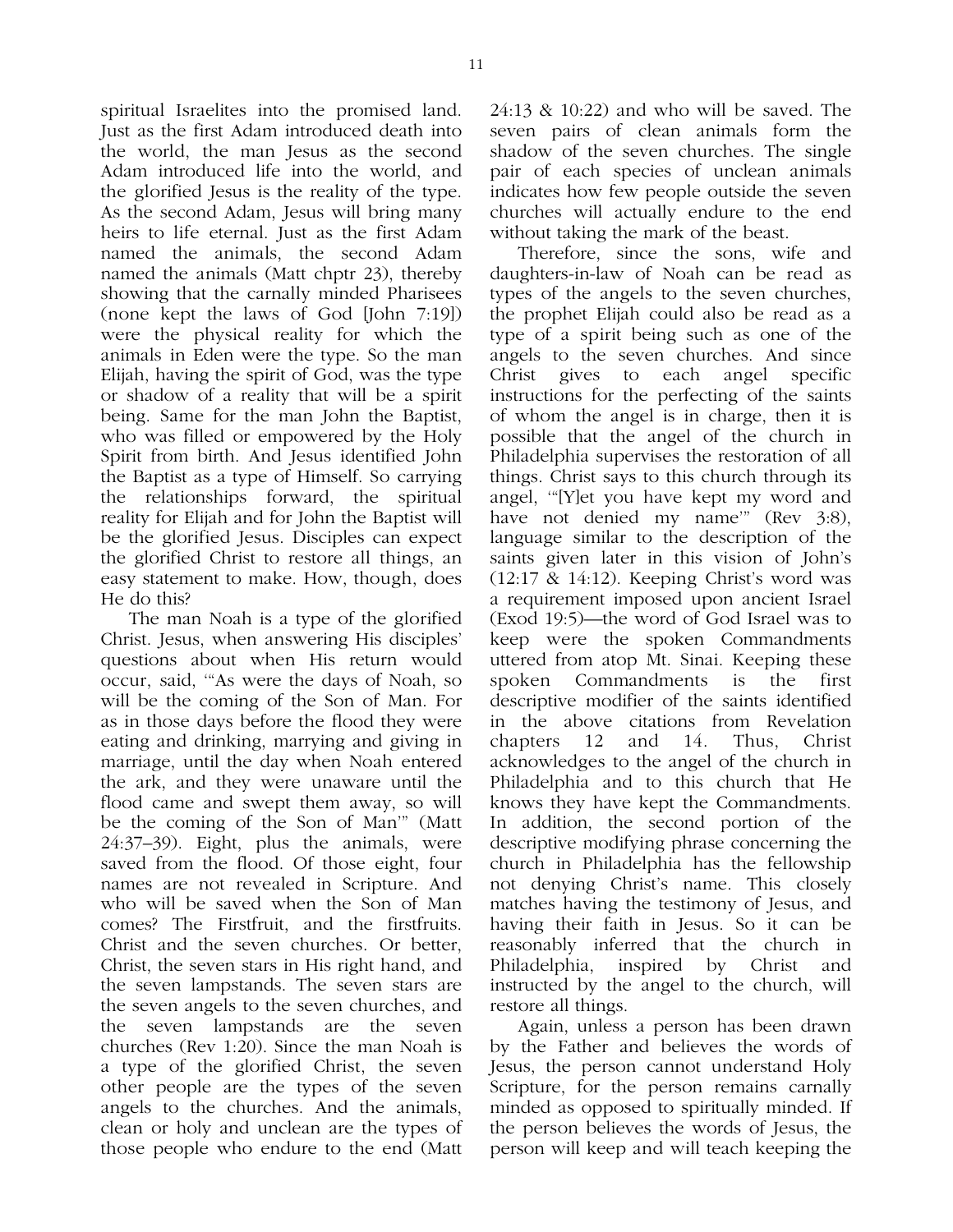Commandments of God, even the least of the Commandments (Matt 5:19), which is the Sabbath Command. So it isn't a man who will restore all things. Rather, a spirit being will work through several human beings, if necessary, to restore all things, one of which being why the Bible is constructed the way it is, and why typological exegesis is the only valid reading strategy.

Allegory is based on the similarity of ideas. Typology is based on the similarity of events. For many centuries, especially when the Roman Church was the primary fellowship within the greater Body of Christ, reading Scripture as allegory was the reigning paradigm. Even today, some Protestants believe the Genesis account of creation is an allegory, and that humanity is presently in the seventh day. But one of the features of Puritan belief was that Holy Writ presented true history. Thus, they believed that the universe was created in six days six thousand years ago. So, too, do many Evangelicals. And when heavy particle matter can be described, so will the scientific community.

Every theologian who teaches that the Genesis account of creation is merely an allegory proves him or herself an untrustworthy guide. And repeating the earlier qualifications, every theologian who teaches that the laws of God have been fulfilled and as such are no longer binding upon spiritual Israelites is an equally untrustworthy guide. It is Christ who will restore all things spiritual, not any human being. And Christ will work through a series of human beings to do this restoration. Some will start well, but will get sidelined by spiritual twigs. Some will not have love for disciples outside of the individual's fellowship. Their problems are described in the letters to the seven churches, the letters delivered half way through seven years of Tribulation. The seven churches **are not** eras of the Body of Christ. John is in vision on the Lord's day, that period of history beginning during the time of the end and continuing until the Father arrives with the New Jerusalem following the great White Throne Judgment. The letters are to spiritual

fellowships for which the seven churches on the Asia Minor mail route were their shadows, or types.

More than one fellowship wants to be the church in Philadelphia, even though this fellowship is first identified by its weakness, not its strength, which is keeping the Commandments and having love for one another. Jesus said His disciples would be known for the love they have for one another. The name "Philadelphia" means brotherly love. *The testimony of Jesus* is an icon phrase emphasizing that *Jesus' disciples have love for all other disciples, regardless of fellowship*. So the church in Philadelphia keeps the Commandments and has love for other Christians—enough love to gather Christ's sheep regardless of where they have been scattered, and in spite of the predators that must be slain. Jesus said His servants would fight if His kingdom were of this world; His servants will fight in the spiritual realm against the prince of the power of the air. They are an army of children who engage Satan as David did Goliath. Therefore, a spiritual Philadelphian keeps the Commandments and has the courage of David when slaying the lion and the bear to recover lost sheep. That courage, based upon faith, is why nothing more will be require of the fellowship other than to keep on doing what the fellowship has been.

Too many Christians are unwilling to engage Satan. They read what Job experienced without realizing that Satan lost to Job. Elohim had to directly engage Job before the patriarch saw how great the gap was between himself and God.

This e-journal, this ministry, and *The Philadelphia Church* teach disciples to keep the commandments; i.e., the laws of God that have been written on the hearts and minds of drawn disciples as a condition of the new covenant. In addition, the expressed goal of this ministry is to recover the lost sheep of the spiritual house of Israel. The work of this ministry is akin to that of the American patriots that rebelled against Great Britain: it is to take an unwanted message to an apathetic public, while having no resources, and delivering this message against insurmountable odds